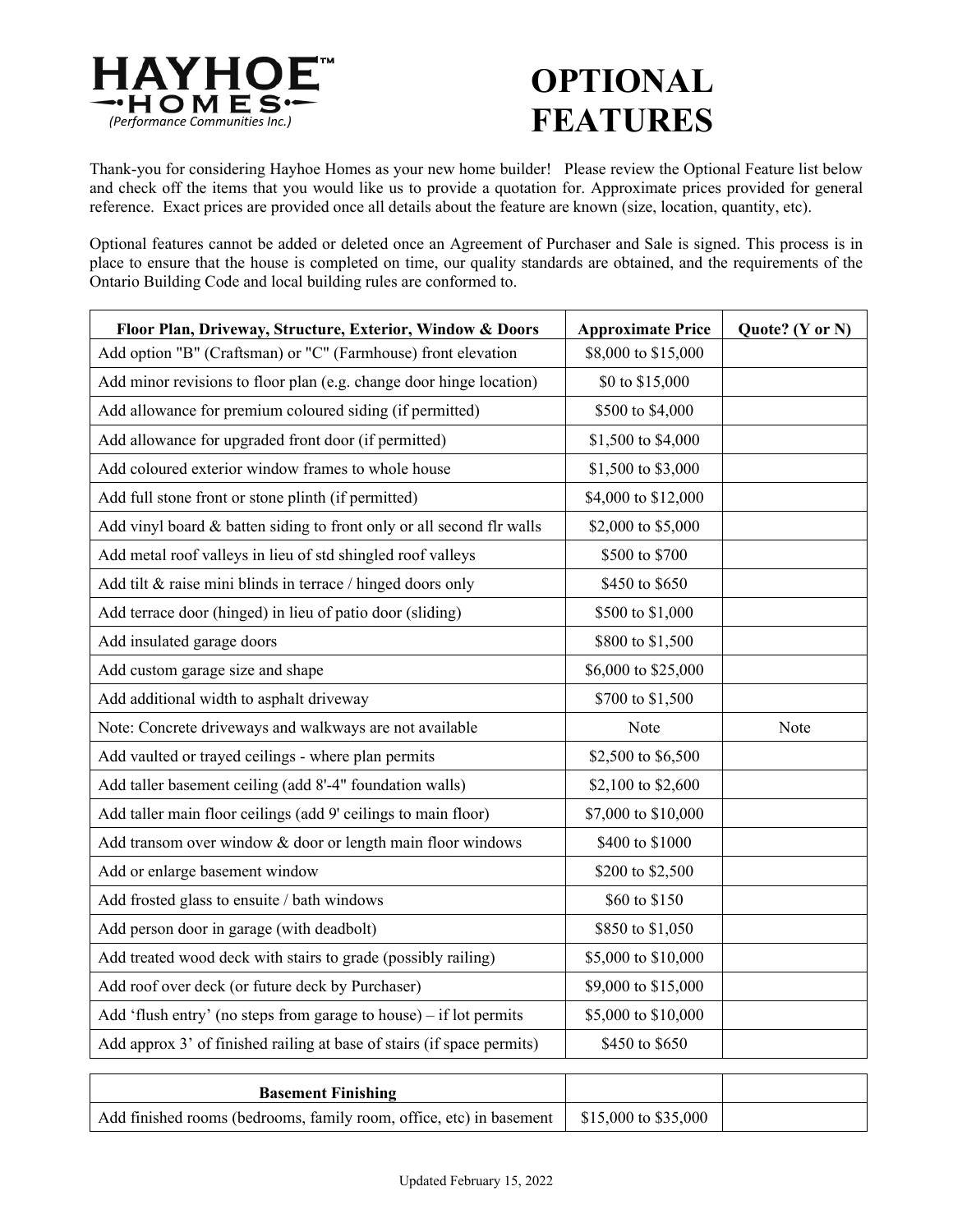| Add finished basement bathroom | $\frac{$7,000}{0}$ to \$10,000 |  |
|--------------------------------|--------------------------------|--|
|--------------------------------|--------------------------------|--|

| <b>Mechanical</b>                                                 |                    |          |
|-------------------------------------------------------------------|--------------------|----------|
| Included: Central air conditioning                                | Included           | Included |
| Included: Flow through humidifier (to assist in humidity control) | Included           | Included |
| Included: Heat Recovery Ventilation (HRV)                         | Included           | Included |
| Included: Gas line for BBQ                                        | Included           | Included |
| Add tankless water heater or purchase water unit                  | \$0 to \$5,000     |          |
| Add natural gas fireplace with brick foundation job               | \$4,100 to \$5,000 |          |
| Add decorative drywall chimney to fireplace                       | \$400 to \$1,000   |          |
| Add fan to natural gas fireplace                                  | \$350 to \$600     |          |
| Add thermostat or remote control to fireplace                     | \$200 to \$400     |          |
| Add gas line $&$ low voltage wire for future gas fireplace        | \$400 to \$800     |          |
| Add gas line for stove or dryer                                   | \$220 to \$350     |          |
| Add stainless steel Over-the-Range microwave                      | \$440 to \$600     |          |
| Add chimney style stainless steel range hood fan                  | \$2,000 to \$4,000 |          |

I

| Plumbing                                                                                                                                                                                 |                    |          |
|------------------------------------------------------------------------------------------------------------------------------------------------------------------------------------------|--------------------|----------|
| Note: The Builder recommends adding an allowance for plumbing<br>upgrades that can be added during the selections process $-$ examples<br>would be upgraded toilets, faucets, sinks, etc | Note               | Note     |
| Included: Stainless steel undermount kitchen sink (\$300 allowance)                                                                                                                      | Included           | Included |
| Included: Decorative kitchen faucet $\&$ water line to fridge                                                                                                                            | Included           | Included |
| Note: Pot fillers (faucet on wall over stove) are not available                                                                                                                          | Note               | Note     |
| Add hose bibb $(2$ included in price) – for exterior garden hose                                                                                                                         | \$200 to \$400     |          |
| Add allowance for upgraded faucets, toilets, and sinks                                                                                                                                   | \$500 to \$3,000   |          |
| Add tub with ceramic on walls in lieu of all acrylic bathing unit                                                                                                                        | \$800 to \$1,500   |          |
| Add custom walk-in shower                                                                                                                                                                | \$6,000 to \$9,000 |          |
| Add acrylic shower in lieu of tub/shower combo                                                                                                                                           | \$300 to \$500     |          |
| Add or move laundry tub                                                                                                                                                                  | \$0 to \$600       |          |
| Add rough-in for future water softener                                                                                                                                                   | \$450 to \$600     |          |
| Note: Glass doors for acrylic shower units are not available                                                                                                                             | Note               | Note     |
| Note: Electrical & plumbing lines roughed-in for future dishwasher                                                                                                                       | <b>Note</b>        | Note     |

| Electrical                                                                                                                                                                                                     |         |         |
|----------------------------------------------------------------------------------------------------------------------------------------------------------------------------------------------------------------|---------|---------|
| Note: The Builder recommends adding an allowance for electrical<br>upgrades that can be added during the selections process $-$ examples<br>would be additional wall outlets, pot lights, dimmer switches, etc | Note    | Note    |
| Add allowance for electrical upgrades (dimmers, more outlets, etc)                                                                                                                                             | \$1,000 | \$5,000 |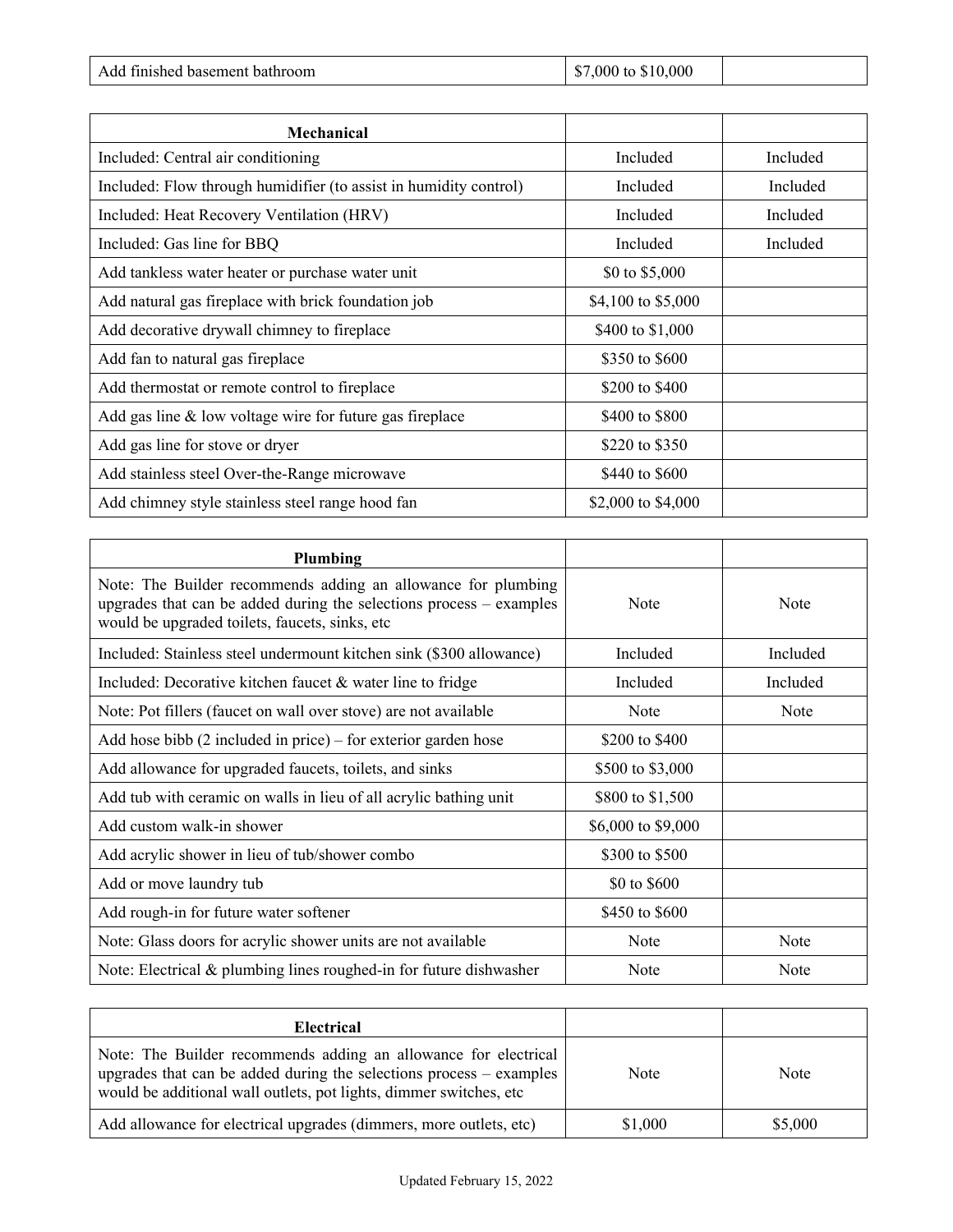| Included: Under cabinet LED lighting in kitchen                    | Included           | Included |
|--------------------------------------------------------------------|--------------------|----------|
| Included: Pot lights (\$1,500 allowance included)                  | Included           | Included |
| Included: One garage door opener with two remotes & keyless entry  | Included           | Included |
| Add second garage door opener (if two garage doors on garage)      | \$500 to \$800     |          |
| Add linear electric fireplace                                      | \$4,100 to \$5,000 |          |
| Add electric in-floor heat to bathroom or laundry room             | \$2,000 to \$3,500 |          |
| Add 200-amp elec panel (recommended for hot tubs $&$ car charging) | \$775 to \$1,000   |          |
| Add pot light to acrylic shower or tub                             | \$210 to \$300     |          |
| Add flat screen TV application package                             | \$525 to \$675     |          |
| Add to light fixture allowance (\$1500 allow included)             | \$0 to \$2,500     |          |
| Add wiring and weatherproof box for future hot tub                 | \$750 to \$1,500   |          |

| <b>Insulation, Drywall, and Paint</b>                        |                    |  |
|--------------------------------------------------------------|--------------------|--|
| Add insulated garage walls and ceiling (typical garage size) | \$2,000 to \$2,500 |  |
| Add sound insulation to interior walls and/or floor          | \$500 to \$1,500   |  |
| Add flat painted ceilings in lieu of stippled ceilings       | \$3,000 to \$5,000 |  |
| Add painted basement floor                                   | \$400 to \$800     |  |

| <b>Cabinetry and Countertops</b>                                    |                     |          |
|---------------------------------------------------------------------|---------------------|----------|
| Included: Hard surface counters in kitchen (\$7,000 allowance)      | Included            | Included |
| Note: Purchaser to provide appliance specs at cabinetry meeting     | <b>Note</b>         | Note     |
| Add allowance for hard surface counters in bathroom $(\$1,500$ per) | \$1,500 to \$4,500  |          |
| Add allowance for decorative wood range hood with fan insert        | \$3,000 to \$5,000  |          |
| Add allowance for cabinetry upgrades                                | \$2,000 to \$20,000 |          |
| Add laundry room base cabinet and/or additional cabinets            | \$1,500 to \$3,000  |          |

| Interior Trim, Doors, Hardware, Paint, Stairs                                                                                                                                   |                         |                         |
|---------------------------------------------------------------------------------------------------------------------------------------------------------------------------------|-------------------------|-------------------------|
| The builder recommends adding an allowance for trim upgrades that<br>can be added during the selections process - examples would be change<br>door style, change hardware, etc. | Note                    | Note                    |
| Add allowance for upgraded trim, doors, hardware, railing                                                                                                                       | $$,1,000$ to \$3,000    |                         |
| Add pocket door (where structure permits and if available)                                                                                                                      | Not Currently Available | Not Currently Available |
| Add one lite frosted glass interior door                                                                                                                                        | \$300 to \$475          |                         |
| Add crown molding (start $\&$ stop locations selected by Builder)                                                                                                               | \$800 to \$3,000        |                         |
| Add allowance for custom hardwood stairs                                                                                                                                        | \$10,000 to \$15,000    |                         |
| Add stained grade stringers to stairway                                                                                                                                         | \$750 to \$1,000        |                         |
| Note: "Barn style" sliding doors are not available                                                                                                                              | Note                    | Note                    |